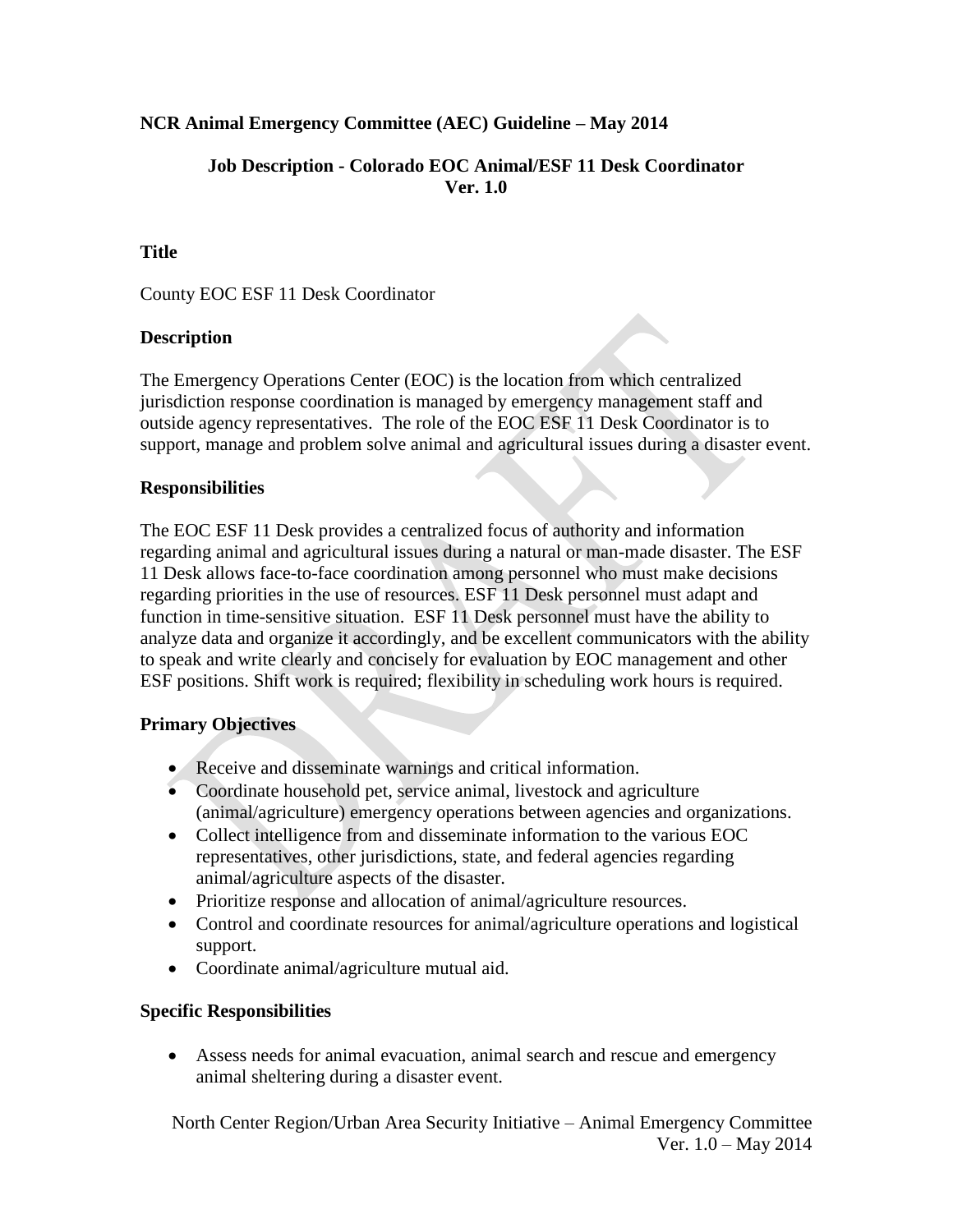- Coordinate directly with Law Enforcement, Animal Control, CARTs and Search and Rescue agencies to provide evacuation and animal search and rescue resources and capabilities to families/owners with household pets, service animals livestock as necessary.
- Coordinate directly with Animal Control, County/Community Animal Response Teams (CARTs), Humane Societies, American Red Cross and other volunteer agencies, and the Colorado Department of Agriculture to provide food, potable water, shelter, medical care and other basic needs as required to assist household pets, service animals and livestock impacted during a disaster event.
- Determine household pets, service animals and livestock nutritional assistance needs, obtain appropriate food supplies, and arrange for transportation for food supplies.
- Assist the American Red Cross or other voluntary human sheltering organizations with inquiries and registration services to reunite household pets, service animals and non-commercial livestock with families/owners.
- Coordinate directly with Public Health on animal health and disease issues affecting public health.
- Coordinate directly with Public Works and Law Enforcement on access issues regarding removal/rescue of household pets, service animals, livestock, farm equipment, pesticides and fertilizers.
- Coordinate with appropriate Federal, State and local authorities in the event of an outbreak of a highly contagious or economically devastating animal/zoonotic disease.
- Provide daily emergency animal shelter counts/inventories as requested.
- Prepare information for release to authorities/media/public regarding animal evacuation, rescue and emergency sheltering and provide to appropriate EOC management as requested for dissemination.
- Provide information and situation reports as requested by EOC Management.
- Provide animal/agriculture information as needed to EOC Management.
- Coordinate with out-of-county emergency animal shelter locations tracking
- information and forwarding mutual aid requests as needed to support displaced household pets, service animals and livestock belonging to county residents/evacuees.
- Utilize EOC ESF 11 Guidelines and Checklists in order to manage ESF Desk Coordination continuity.
- Establish and maintain an ESF 11 position log which chronologically describes actions taken during each EOC shift.
- Maintain current statistics on animal/agriculture operations being conducted in the county.
- Provide the Operations Section and the Planning/Intelligence Section with an overall summary of animal/agriculture periodical or as requested during the operational period.
- Ensure coordination of all animal/agricultural activities as required.
- Refer all contacts with the media to the Public Information Office (PIO) or Joint Information Center (JIC).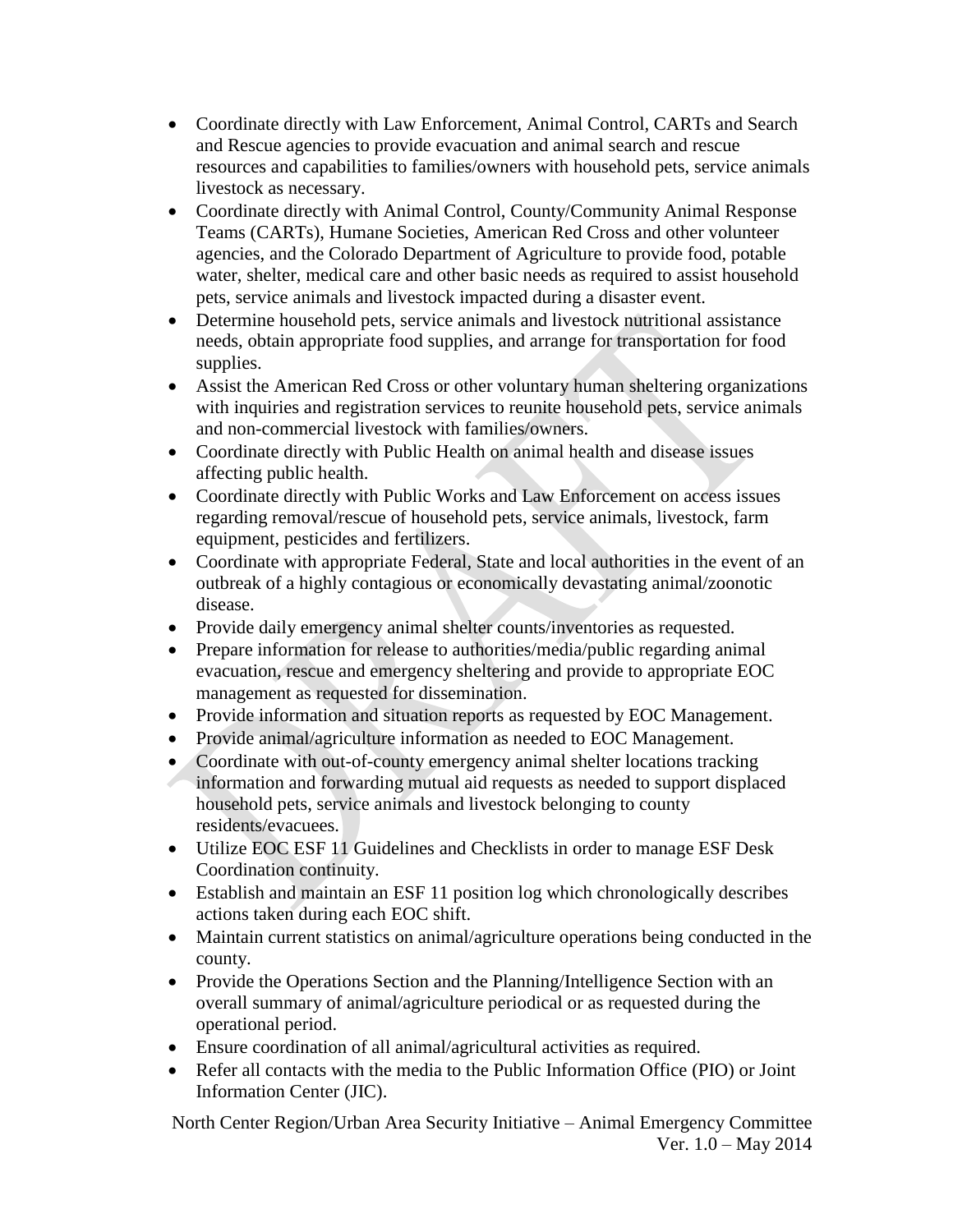- Ensure that all fiscal and administrative requirements are coordinated and approved through the EOC Director/Manager and/or the Finance Administration Desk.
- Prepare objectives for the ESF 11 Desk for the subsequent Operational period; provide them to EOC Management prior to the end of the shift and the next Action Planning Meeting.
- Provide incoming ESF 11 shift personnel with a briefing at shift change, informing him/her of all ongoing activities, objectives for the next operational period and any other pertinent information.

# **Required Knowledge, Skills, and Abilities**

- Has a good understanding of the local Animal Disaster Plan, the CART and animal control agencies roles and responsibilities in the plan for evacuation support and animal emergency sheltering during a disaster.
- Well versed and connected with animal stakeholders in the county.
- Well versed and connected with animal rescues and where boarding kennels/stables, animal-centric businesses, veterinary clinics etc. are located and how to reach out to them quickly and effectively.
- Good organization and coordination skills.
- Basic skills with computer tools like email, Word, Excel, etc.
- Good and concise communication skills both in person, on the phone and in writing.
- Individuals who work well in a chaotic environment and can handle long periods of high stress with a clear cool head.
- Ability to collaborate with other ESF Desks and Operations Staff in the EOC to problem-solve, find connectivity for resource requests and needs and then "connect the dots" to get the resources to the right places.
- Should not be individuals that fulfill a critical need "in the field". You can't be a Field Manager, Emergency Animal Shelter Manager, First Responder or Field Responder and provide the attention to EOC coordination work at the same time.
- Able to commit to attending scheduled EOC Trainings/Exercises.
- Able to commit to several days of 12 hour shifts in the EOC when a crisis occurs.

#### **Position Requirements**

- Will be responsible for drafting concise, accurate situational reports, preparing and presenting briefing materials.
- Will receive and communicate emergency messages and make appropriate notifications.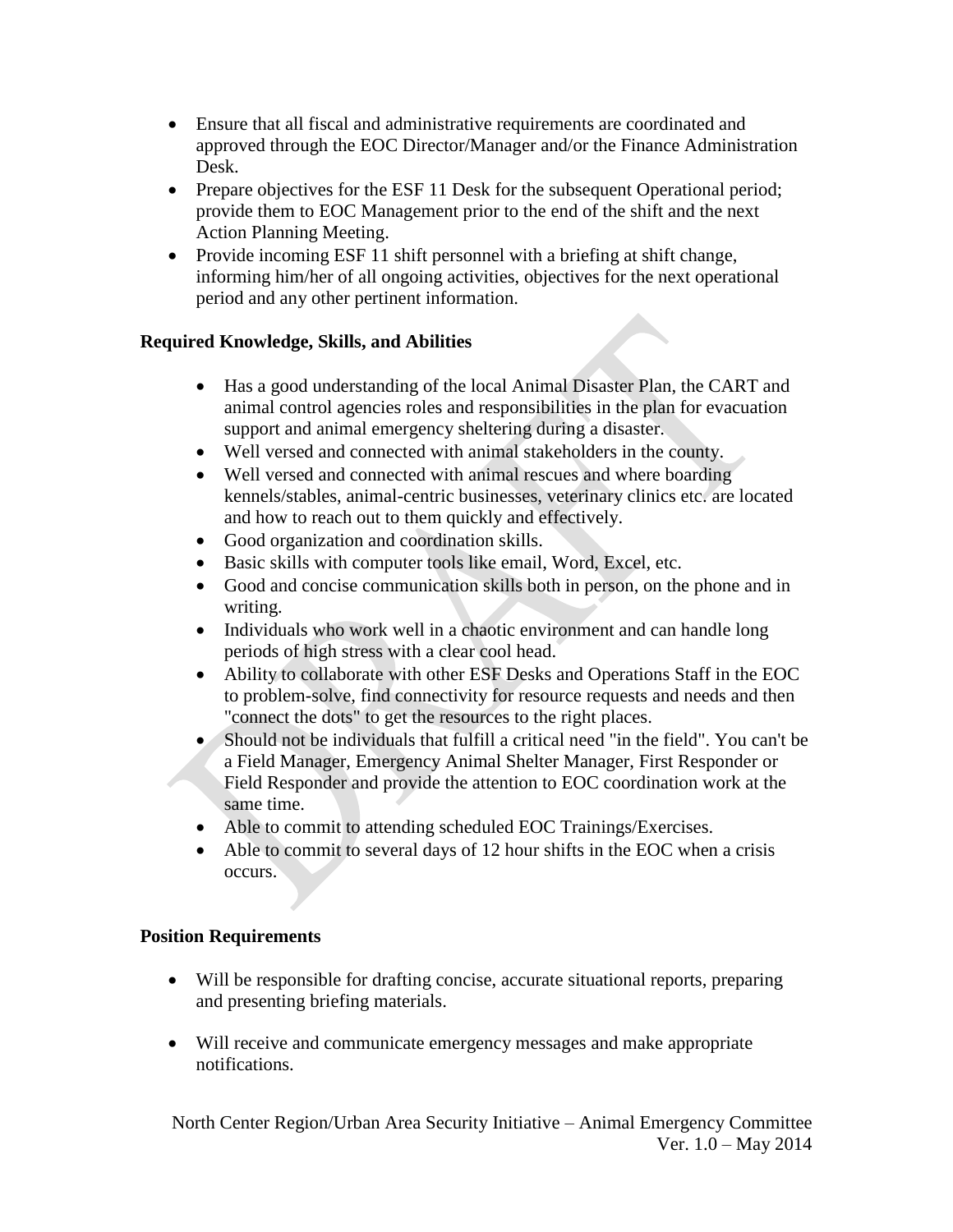- Will be required to sort and prioritize operational email/call traffic and make appropriate notifications based on established criteria.
- Will be required to coordinate a wide range of requested services, resources, equipment and supplies.
- Compile and gather information through several communication lines that will be made into documents which will be provided to decision makers.
- Ability to work effectively with EOC team and public information staff.
- Provide support and emergency information to deployed personnel.
- Must be computer literate and familiar with Microsoft Office (especially Outlook, Word and Excel.)
- Must have strong and effective communication and interpersonal skills.
- Must have strong customer service skills to address incoming phone calls and emails.
- Ability to provide acute attention to detail.
- Strong problem solving and analytical skills with strong sense of urgency.
- Motivated, able to think in stressful situations, persistent and having a strong work ethic.

#### **Training**

- Required Training
	- o IS-100
	- $\circ$  IS-700
	- o Colorado CART Training (available from PetAid)
	- o Colorado ESF 11 Desk Coordinator Training (available from PetAid)
- Suggested Training
	- o Colorado CART Training (available from PetAid)
	- o IS-10A Animals in Disasters: Awareness and Preparedness
	- o IS-11A Animals in Disasters: Community Planning
	- $\circ$  IS-200
	- o IS-800
	- o WebEOC Training (if applicable)
	- o Local EOC Paper or Online Documentation Systems Training (if applicable)
	- o IS-775 EOC Management and Operations